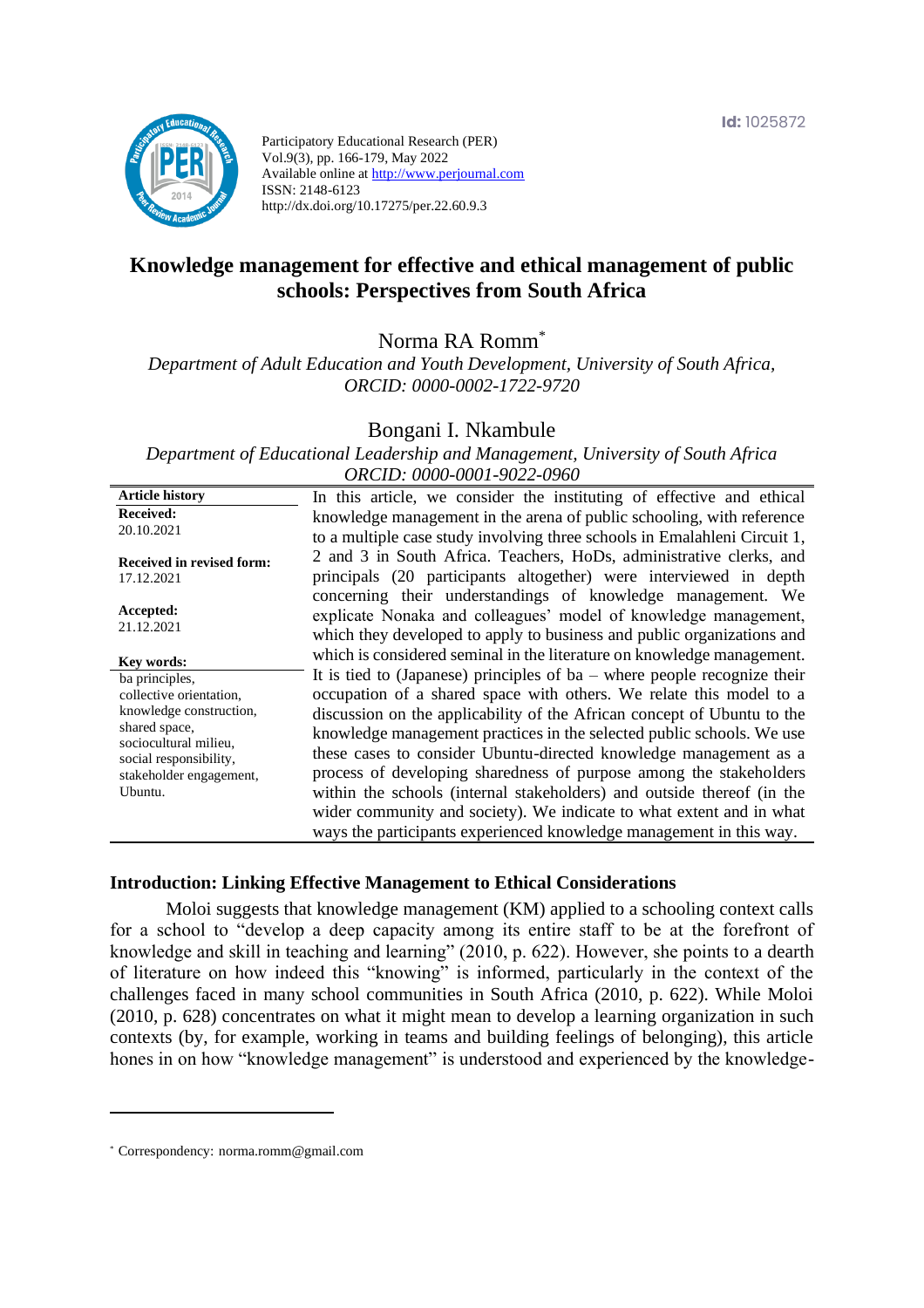worker participants – namely, Teachers, Head of Departments (HoDs), administrative clerks, and principals.

In the management literature, effective management is linked to a concern with "doing right things" – that is, it denotes a concern with what should be done **(**and not on the *how* of accomplishing a task). The distinction between efficiency and effectiveness originates from Drucker's famous "*The Effective Executive: The Definitive Guide to Getting the Right Things Done*" (published in 1967, with additional editions in 1985, 1996, 2002, 2006). Drucker proposes this understanding of effectiveness as applying to both business and public organizations, but he recognizes that in different cultural milieux ways of defining decisions as being indeed the "right" ones can vary. For example, he refers (1971) to the Japanese ideal of consensual decision-making and how this may appear strange to certain Western executives. This is the cultural milieu in which Nonaka and colleagues developed their knowledge management (KM) approach to knowledge creation and knowledge sharing towards defining "right" courses of action to be pursued (Nonaka, 1994; Nonaka, Byosiere, Borucki & Konno, 1994; Nonaka & Konno, 1998; Nonaka, Toyama & Konno, 2000; Nonaka & Toyama, 2003; Nonaka & Takeuchi, 1995; Takeuchi & Nonaka, 1986).

In outlining their view of KM, Nonaka and colleagues explain how *ba*, understood in the Japanese sense of the term as a platform for advancing individual and collective knowledge, implies the adoption on the part of knowledge creators of a "transcendental perspective" which becomes a "shared space" (not premised on individuals as separate selves). Murata (2012, p. 1536) notes that Shimizu (1995), on whom Nonaka and colleagues draw to a large extent, "highlighted the oneness of a human being and *ba*, noting that no human being can be separated from *ba* and the others in *ba*" (the shared space). This view of "selves" may be theorized in terms of what certain authors have suggested is a more group-oriented (collectivist-oriented) cultural orientation than manifest in "individualist" oriented cultures (cf. Brewer & Venaik, 2011; Hofstede, 1984; Hofstede, Hofstede & Minkov, 2010; Shulruf *et al.*, 2011). We concur with Murata that it is important to understand Nonaka and colleagues' organizational knowledge creation theory "in the context of the socio-cultural background that pervades it" (2012, p. 1528). We also consider resonances with the African concept of Ubuntu, which too is based on a relational view of people-in-relation as conveyed in the expression (translated into English) "I am because we are" (e.g., Chilisa, 2020; Letseka, 2012; Maqutu, 2018; Mangena, 2012; Quan-Baffour & Romm, 2015; Romm, 2017; Setlhodi, 2019, 2020). Setlhodi explains that "in Ubuntu-inspired projects … those managing projects, together with others, "tap into African values and practices" in the spirit of "African co-operativeness" (Setlhodi 2019, p. 127). She argues that Ubuntu-infused leadership in school contexts can inspire people towards increased collaboration towards the enactment of shared goals (2019, p. 127). In the article we explore this notion further by examining how the participants commented (more or less critically) on the style of leadership that they detected in the schools and how it impacted on their experiences of KM in the schools (in relation to internal and external stakeholders).

# *Effective and Ethical management: Ba and Ubuntu as a Potential Ethical Grounding for KM*

Based on their research work undertaken largely in Japan, Nonaka and colleagues propose their view of knowledge creation as a spiralizing process of interaction between people's tacit (know-how) and explicit (know why) knowledge. In this processs, people begin to share ideas through metaphors and through dialogue with a view to developing a synthesized mental model for the purposes of individual and collective action at different levels of the



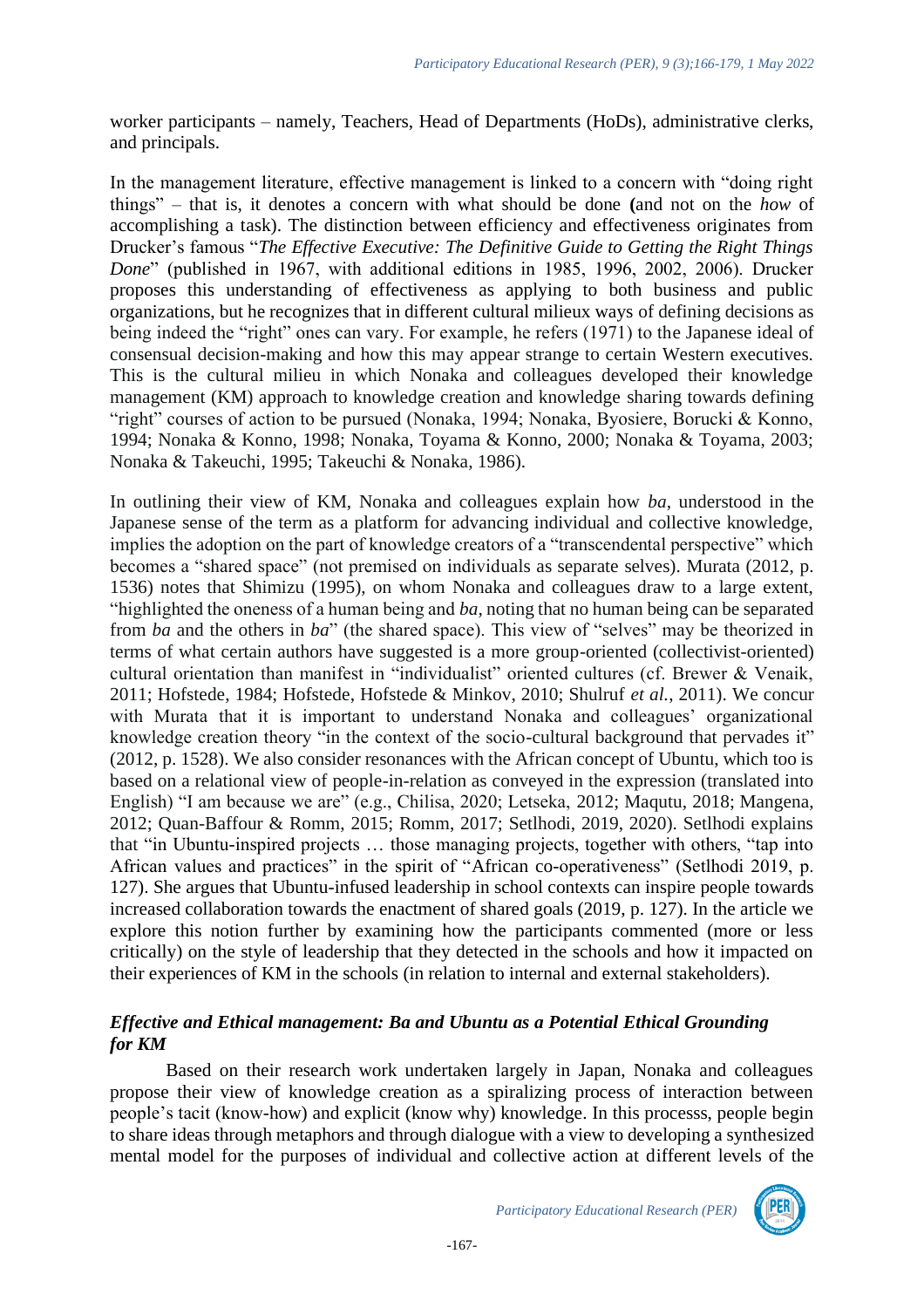organization and in relation to the wider environment (e.g., Nonaka, Byosiere, Borucki & Konno, 1994; Takeuchi & Nonaka, 1995; Nonaka & Konno, 1998). Nonaka and colleagues refer to four "knowledge conversion" processes with reference to what they call the SECI model. The S dimension of the model (Socialization) denotes a process where people learn from one another by being together in the same environment, sharing their tacit understandings through joint activities. The E in the model (Externalization) is a process whereby tacit understandings are converted into explicit articulations where people share ideas via metaphors and via dialogues, characterized by "listening and contribution to the benefit of all participants" (Nonaka & Konno, 1998, pp. 43-44). The C in the model (Combination) involves converting knowledge into more complex sets of explicit knowledge via synthesizing and systemizing knowledge. This is the point at which new knowledge is spread amongst the organizational members, including in a form that is practically usable. In this phase, further justification of the 'knowing" takes place as people develop agreements on the syntheses and their implications for action in relation to internal and external stakeholders. Internalization (the I letter in the model) enables the explicit knowledge from the E and C phases to be "embodied in action and practice" (Nonaka & Konno, 1998, p. 45).

In terms of Nonaka and Konno summarizing of the phases of the SECI model, we could suggest that the model thus can be used to guide what Huff calls "thinking anew about knowledge that supports ethical/moral action" (2012, p. 2610). Huff considers that "knowledge creation" – no matter where it is practiced geographically and no matter in what type of organization – should never be removed from questions of ethics, because knowing is always linked to some form of goal creation: These goals should be reflected upon and "re-thought" as people in organizational life engage with one another's perspectives and concerns and take into account the larger environment of stakeholders in the community and society as a whole. Huff feels that Nonaka and colleagues have contributed an important addition to "thinking carefully about ethics and KM systems", so as to link decision making to "purposive moral action" (2012, p. 2611). He considers that one implication of Nonaka's theory of knowledge creation (which is not meant to be a morally-neutral theory) is that it foregrounds that

the ethical actor is not a passive recipient of a pre-packaged decision space. Instead he or she must shape the decision, and the organization, in light of proximate and long-term goals and imaginatively construct and implement solutions. (2012, p. 2611)

Huff feels that to date many KM initiatives taking place in the West (and those imported from the West into other geographical contexts) have not taken sufficiently on board the link between *KM and ethics* as propounded by Nonaka and colleagues. This is not to say that the Japanese cultural milieu out of which Nonaka's model springs need be regarded as sacrosanct or as bereft of "unethical" potential. For example, Crawford (1998) suggests that the Japanese custom of *tatemae* encourages the painting of a "rosy, idealized picture of their country" and can become a "source of a great deal of confusion" when evaluating management ideas from Japan. Furthermore, it is not clear to what extent the collective spirit might enable a sense of connectivity outside of the borders of the Japanese society. Despite these caveats, we would suggest that we still need (as management theorists and practitioners) to take into account the value of a *ba*-inspired development of a "shared space", and to continue to explore its relevance for (ethical) KM. (See also Drucker, 1971.) This is particularly pertinent to our considerations with reference to the South African multiple case study, where, we argue, the concept of *ba* can be seen to resonate with that of a *we-directed* commitment to *Ubuntu*.

In the context of both private and public organizations (such as public schools as our examples)

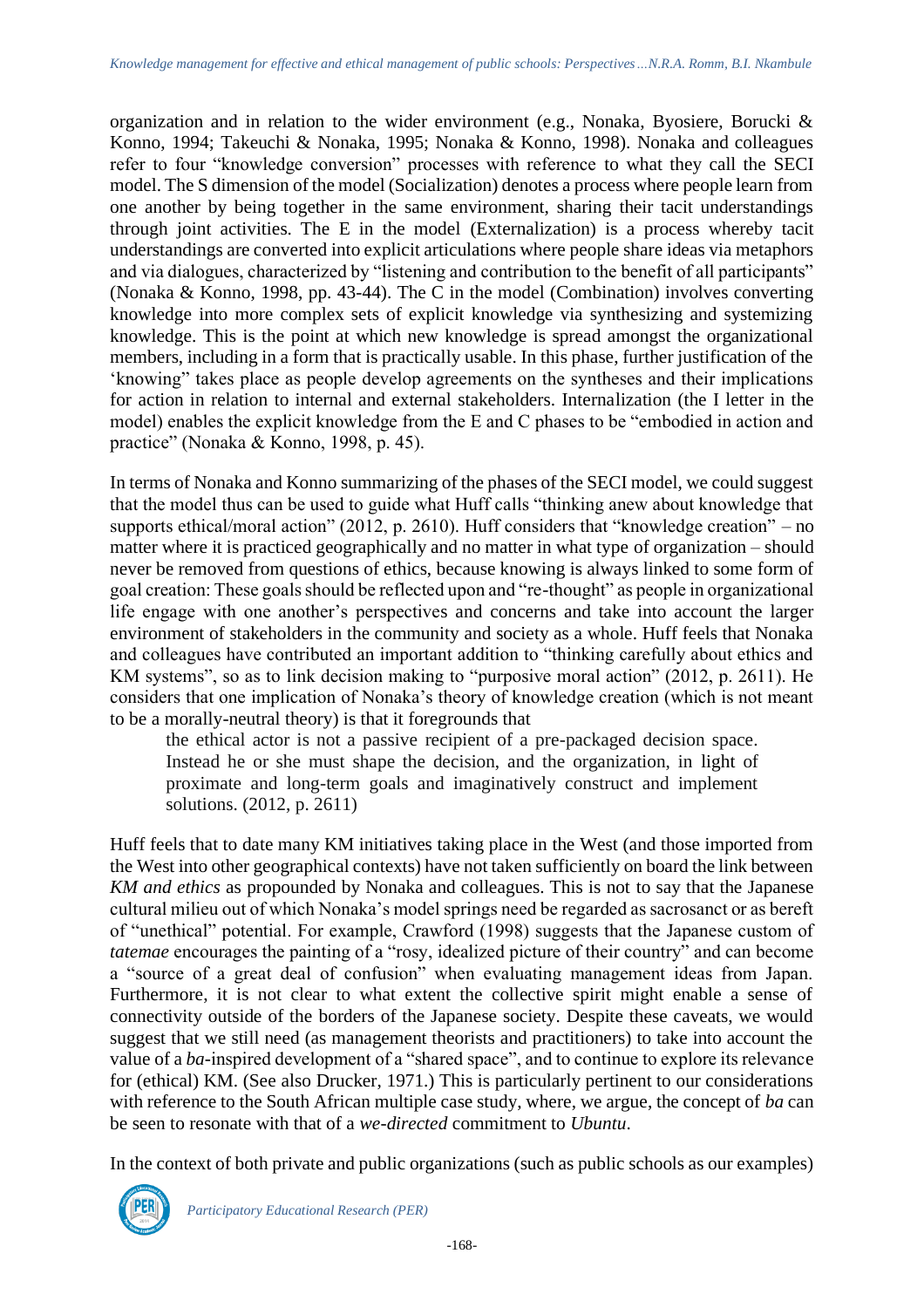we follow Harrison, Freeman, and Abreu (2015), who call on people to "rethink the responsibilities of the firm" in terms of ethical considerations. Harrison, Freeman, and Abreu suggest that a stakeholder theory is required that "advocates for treating internal and external stakeholders with fairness, honesty, and even generosity" (2015, p. 859). Our suggestion is that the kernel of Nonaka and colleagues' theory of *ba* as encouraging the development of a shared space for defining common purposes, provides for this in principle, as does the philosophy of *Ubuntu*.

We deliberate further on this with reference to the selected public schools from South Africa, by pointing to Author2's research (2019-2020) in the three such schools including "primary", "secondary" and "combined" ones in a particular township (Emalahleni). (Primary schools serve children from ages 6-13; secondary ones from ages 14-18; and combined ones from ages 6-15.) As indicated above, a literature review of research on KM in South Africa indicates a paucity of documented body of work on KM where the schooling system is a focus of attention – with Moloi's (2010) and Kalema, Motsi and Motjolopane's (2016) work being exceptions. Meanwhile, on a global level, De Angelis remarks that indeed scant attention has been given to public sector KM more generally, and the few examples that exist do not "provide [sufficiently] rich data on the strategies and experiences of those engaged in the process at the organizational level" (2013, p. 8). Author2 set out to consider how KM could be said to be operative (more or less) in the various interactions between the internal stakeholders and with external ones in the three selected public schools. He was also keen to examine how, if at all, what Setlhodi (2019) calls the spirit of Ubuntu infused the KM practices.

# **Method of Study**

Author2's main research question that he wished to explore was as follows: "In what regard is KM being applied at selected township schools?" One of his subquestions, on which we concentrate in this article, was: "In which ways do teachers, HODs, administrative clerks and principals draw on African Indigenous Values Systems of Ubuntu Philosophy and/or Batho Pele Principles to effect KM application at selected township schools?"

In order to delve into these questions (among others), he chose to work within a constructivist paradigm of social research – as defined by, for example, Lincoln and Guba (2013) – so that he could explore, together with participants, these questions using a qualitative research approach (in this case in-depth interviewing). As indicated above, 20 participants from three schools, occupying various positions in the schools (principals, HODs, teachers and administrators) were involved in the study. It was important to involve participants from all these levels so as to consider with the participants the extent to which, and ways in which, knowledge sharing across the positions was being instituted. It was also considered that a multiple case study (in this case involving three township schools) would enable comparison across various contexts. Below we discuss the sampling process, and we also comment upon the ethical approach adopted.

# *Sampling of the Schools and the Participants*

As in other qualitative research sampling (Onwuegbuzie & Leech, 2007) purposive sampling was used. Nkambule considered that the participants who would best serve the purpose of the study were teachers, HoDs, administrative clerks and principals, due to the richness of their experiences in relation to the topic of KM. He chose these participants from three schools in the three different Circuits of Emalahleni (servicing different ages of children) so that the township schools in Emalahleni were "represented" in some way. In qualitative

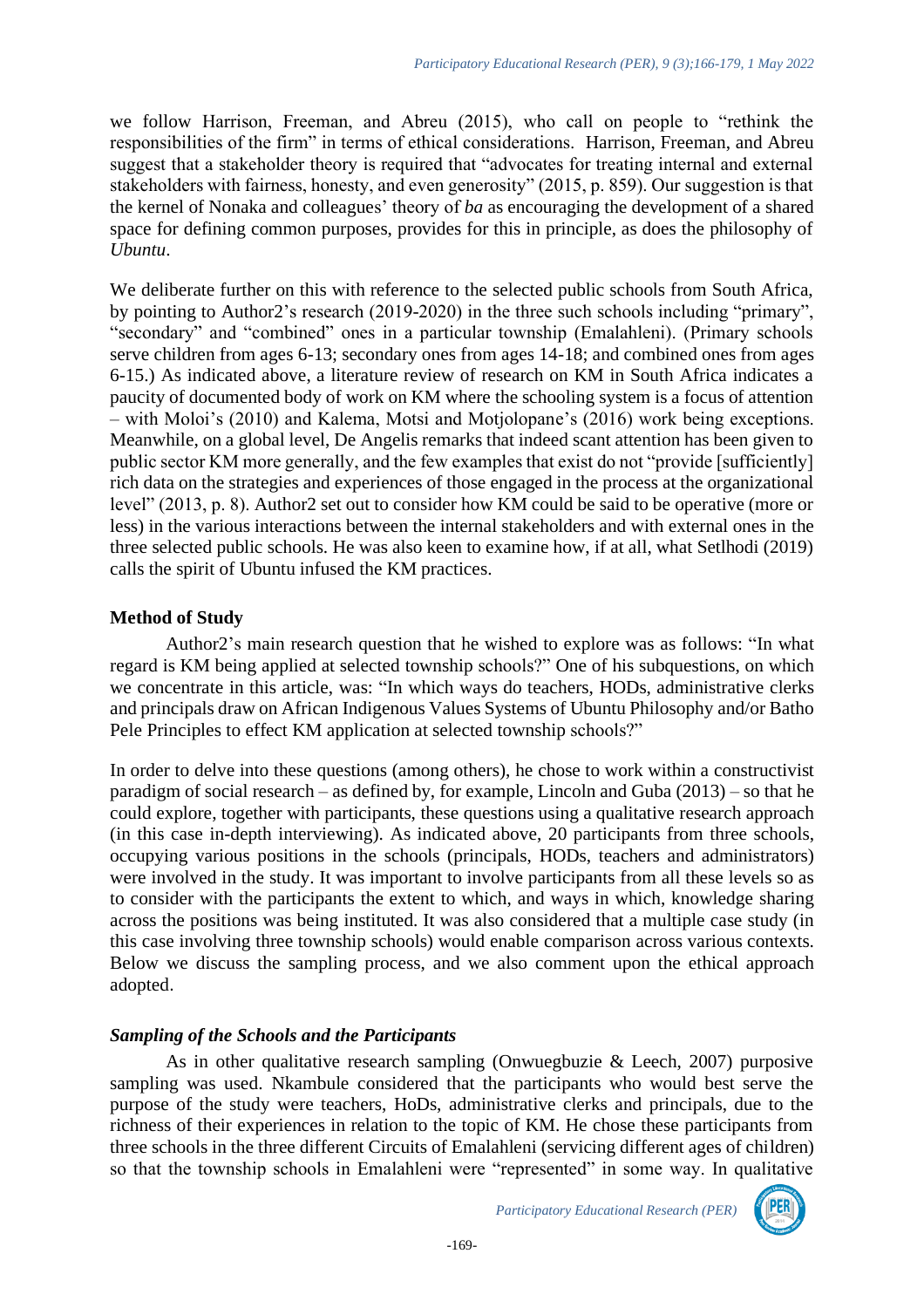research, "representation" of a population is not achieved through statistical means. Ultimately readers have to judge to what extent the results of the analysis from the three schools may extend beyond the sample identified (as in the criterion of transferability – cf. Anney, 2014; Chowdhury, 2015; Lincoln & Guba, 2013). This judgement rests on the readers' familiarity with conditions in other schools and the ability to compare the richness of the discussion of the contexts in the three schools with other contexts (Flyvbjerg, 2006).

Schools were selected in accordance with circuit demarcations. Emalahleni (also known as Witbank) is demarcated into three circuits. This necessitated equal representation of all three circuits. On that basis one school from each of the three circuits was chosen to represent the wider population of other schools situated in that particular circuit. As far as the actual participant selection was concerned, the principals assisted in choosing suitable participants whom they felt would contribute favorably to the study, based on the criteria suggested by Nkambule. The selection process only affected teachers and HoDs because in that category, there were more than two employed in those schools. With regard to administrative clerks and principals, their numbers were limited to those employed in the respective schools (two of the schools were being serviced by two administrative clerks, and one school had only one administrative clerk that was gainfully employed).

Notably, within the schools, the size and constitution of the sample varied. In school two of the schools, it comprised of two teachers, two HoDs, two administrative clerks and one principal. In the third it comprised of two teachers, two HoDs, one administrative clerk (as opposed to two) and one principal. A total number of twenty (20) participants across all four categories of employment. Also noteworthy is that in one of the selected schools, Nkambule can be deemed to have been an "insider" researcher as he is a teacher in this school, where he has worked for over six years. (See Nkambule, 2020, for detail on how he saw role as a researcher in terms of the insider-outsider perspectives.)

# *Ethical Approach in the Study*

While Nkambule followed the normal ethical protocol as prescribed by University of South Africa's College of Education research ethics committee, he additionally felt that he could develop a reciprocal relationship with the participants whereby they could benefit from reflecting further on the issues raised by him during the one-to-one interview encounters. The ethical requirement for research reciprocity has been raised by many Indigenous research methodologists (e.g., Chilisa, 2009, 2020; Mkabela, 2005; Ndimande, 2018) and also propounded by various relational-oriented methodologists (e.g., Gergen, 2020; Romm, 2018, 2020; Roth, 2018). Nkambule's questions posed to the participants were accordingly meant to be thought-provoking and stimulating. That is, he encouraged the participants to treat the interviews as an encounter from which they could develop their understandings of KM (which they may not prior to this research have reflected upon in depth), by now reflecting upon the issues as raised by Nkambule. Examples of their positive feedback in this regard can be found in Nkambule (2020, p. 16). Furthermore, in relation to the original research questions, he adopted Creswell and Poth's (2018, p. 55) suggestion that emergence in qualitative research can present an opportunity for the researcher to revisit the primary research questions/subquestions so that they better reflect the purpose of the study. With the benefit of hindsight, after having interviewed a principal and an HOD in the first school, Nkambule realized that two of the study's primary subquestions (about participants' leadership style) appeared to be too restrictive in composition; hence he refined them such that they put participants at liberty to characterize how they led KM initiatives in their school.

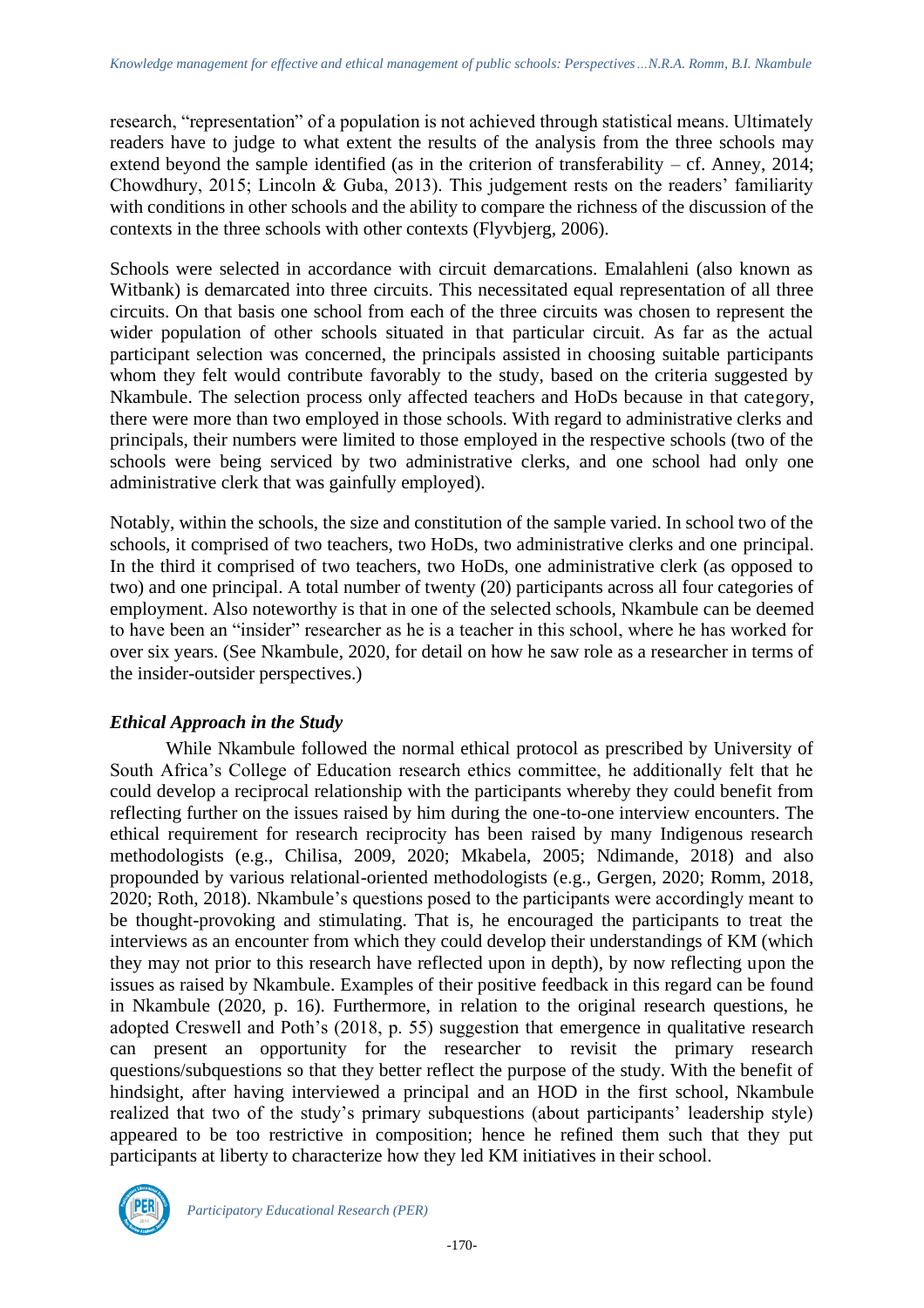### *Analysis: An Abductive Process*

The results from the study were organized by analyzing them largely in terms of differences in the KM practices *internally* and in relation to *external* stakeholders. This is because Nkambule noticed when he asked questions relevant to Ubuntu and Batho Pele, that people offered responses that indicated that one could not speak overall about Ubuntu *without considering the application in relation to internal and external stakeholders respectively*. In this sense the analysis was generated from a close attention to how the various participants spoke about knowledge sharing within the organization and in relation to external stakeholders. Although Nkambule paid close attention to the expressions of the participants, we do not claim that the analysis was simply *inductive* (as is claimed many qualitative researchers who suggest that results can simply emerge through an inductive process. As noted by Kohn and Chistiaens (2018) "qualitative data analysis tends to be [defined as] inductive, which means that the researcher identifies categories in the data (p. 1); but they point out that "a qualitative research analysis can also … [involve] predefined categories to which the data are coded" (p. 1). They consider the latter approach as a more *deductive* approach, with categories springing also from acquaintance with the literature.

However, aside from considering qualitative analysis in terms of an inductive/deductive distinction, we prefer to use the term *abduction*, along with authors such as: Bendassolli (2013); Reichertz (2019); Reiter (2017); and Romm (2018). When using the term abduction, it is recognized that the insights that arise from examining "the data" involve a logical leap which is neither inductive or deductive, but which enable interpreters to make sense of the data in a way that can be defended. This is consistent with Lincoln and Guba's constructivist credo (2013), where they admit that any analysis/interpretation is indeed a *construction* and cannot be read off from some presumed logical process of addressing "the data". We thus present the analysis/results below as insights that we believe can be gleaned from what people stated, while we cast new light on the way in which Ubuntu arguably became manifest in the various schools. With this in mind, we now turn to offering some of our constructed "results".

# **Some Results Pertaining to the Operationalization of KM in the Three South African Schools**

Hereunder we consider some results pertaining to participants' accounts of KM application as they expressed these during the interview encounters and as we now make sense of them. We make sense of them as our synthesis of responses to Nkambule's questions regarding knowledge capturing and sharing in the schools and regarding the participants' understanding of the relevance of Ubuntu in this regard.

To start with, it is important to note that according to Perez-Soltero et al. (2019, p. 19), schoolwide KM application is a collective endeavor which is mainly intended for internally situated role players and partly for externally situated role players. Nkambule's study revealed that internal participants whom he interviewed in the three schools – teachers, HoDs, administrative clerks, and principals – were indeed aware of their expected roles in applying systematic methods to capture, retrieve, create and share knowledge. Although all participants used information technology (IT) to archive knowledge transactions (i.e. communications), administrative clerks were the ones who interfaced with IT more than other layers of staff. They used the software programme used in all South African Schools called South African School Administration Management System (SA-SAMS) to capture on data bases the report cards, registers, marks, leave management, and attendance, as well as information on the nutritional programme. In regard to the latter, two of the three schools were eligible for a national school

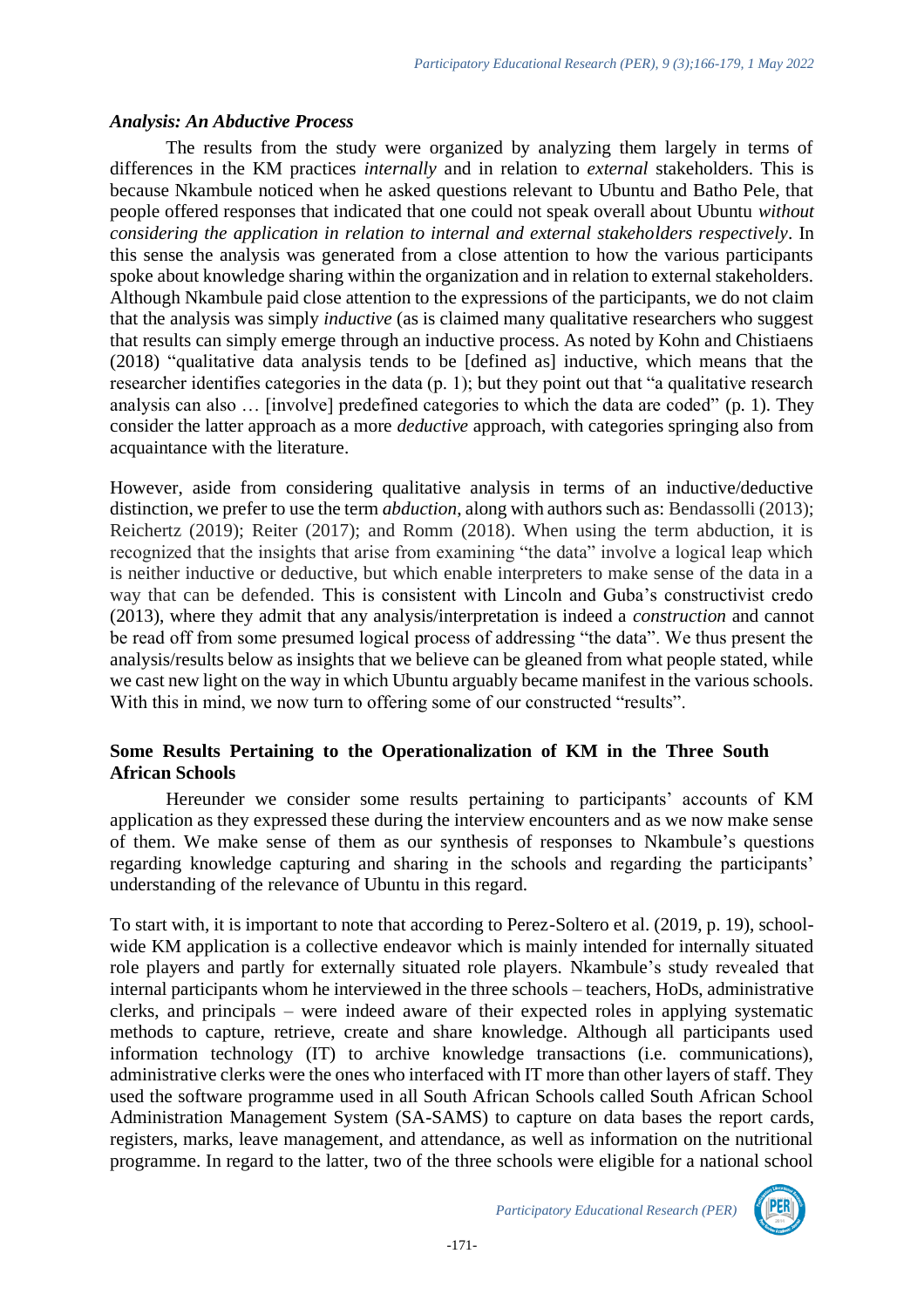feeding programme – namely, the primary and the combined school. In these two schools, where the national feeding system for learners was in place, the left-over food was also packaged into parcels to be distributed to learners' families, thus indicating a sense of additional social responsibility not only to learners but to their families in line with the values of relational accountability and caring. This undertaking exemplifies how, within socio-economically challenged spaces, Ubuntu-oriented KM application, also in relation to external stakeholders, can possibly present ethically responsive solutions.

Internally, administrators in all the schools spoke about the importance of email exchanges with all levels of staff within their schools in sending and receiving knowledge and developing shared understandings. Additionally, they referred to telephones and mobile phones as helping a great deal in exchanging knowledge. It can be said that their sense of the importance of developing shared understanding with staff resonates with Addleson's reference (2013, p. 33) to "a language of 'relationships', 'engagement', 'conversations', 'attitudes', and 'values' that is altogether more human than the other one" (which refers to codifying and storing data). On the whole, the administrators could thus be said to exhibit a relational mentality in their dealings with staff (as well as with external stakeholders).

Teachers and HoDs for their part largely depended on files (rather than IT systems) to record content knowledge related to their pedagogical activities. As far as administrative matters were concerned, principals used a combination of IT and manual filing to record knowledge on the operations of their respective schools to be shared with, for example, the district, provincial and national levels of the Departments of Education.

In order to communicate with the school community, Teachers, HoDs, administrative clerks and principals exhibited an equal reliance on social media such as Facebook and Whatsapp as a means to share knowledge in a coordinated way. Issues raised by community members via these media could become a basis for holding meetings at the school, and feedback from meetings was also offered using these media. Using these social media technologies constitutes a cyber space, that is, cyber or systemizing *ba* whereby the sharing of explicit knowledge spreads to a wider audience – that is, involving also external stakeholders in this space (Nonaka & Konno, 1998, p. 47). In view of the notion of a shared space, Nkambule found that participants did consciously forward gestures of Ubuntu (a word they used interchangeably with Batho Pele, meaning "people first") as a means to share/transfer knowledge. These expressions of Ubuntu by teachers, HoDs and principals were offered mainly in dealings with *external stakeholders*, as explained below.

# **Further Discussion**

To further our discussion of insights gleaned from the study, we refer in some detail to the difference in responses that Nkambule detected in relation to internal and external stakeholders in two of the schools; and we then turn to offer insights about the role of leadership in stimulating an *internal* Ubuntu-styled KM approach (along with an external one in relation to *external* stakeholders).

One of the questions that Nkambule asked during the interview encounters was posed as: "Do you sincerely believe that you embody the foundations of Africa's Indigenous values systems of Ubuntu and Batho Pele to effect meaningful knowledge sharing experiences with others? (Kindly tell me how you do this.)" Nkambule was aware that school-based public servants are expected to be bound by the Batho Pele White Paper to service members of the public with utmost respect and diligence (Public Services Commission, 2020). He therefore probed

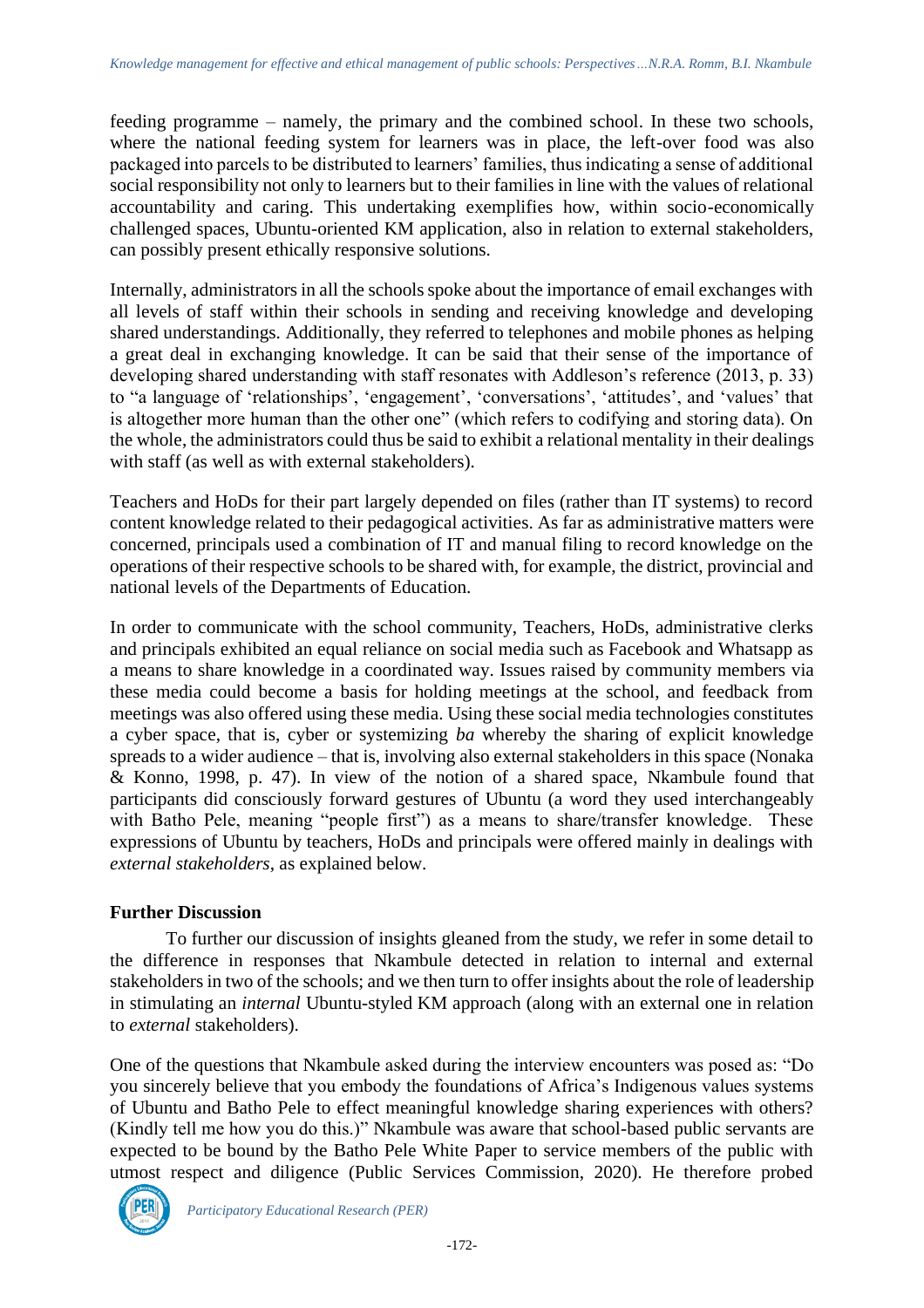participants on how they apply the Batho Pele Principles and/or Ubuntu to enhance knowledge sharing transactions with internal and external members of the school community.

In two of the schools (the primary and combined ones) the participants referred primarily to applying Ubuntu and/or Batho Pele Principles to enhance knowledge sharing encounters mainly with external stakeholders (perhaps because of the idea that Batho Pele is more about serving communities and putting these people "first"). That is, the vast majority of the participants in these schools referred to the relationship with the wider community. For example, one of the teachers in the primary school referred to the school's role in spreading the values of Ubuntu to the broader sphere of the community. She mentioned the internal *modus operandi* of the school, whereby the school opened their facilities and shared their resources with the less fortunate surrounding schools.

*Our school does practice Ubuntu. So I would say that we are open to the community to learn from us. Our community is not very interactive with each other, uhhhm but I believe that if you have a problem, someone can help you. So, in a sense we do share information and express our feelings with the communities that are situated in the next township. We have a good relationship with other schools so with that I say that we get along so we do practice Ubuntu for the fact that we can communicate with other schools in the community. Because we have better resources than them they come here for exam copies and they use our netball and soccer fields. We are friendly, we accommodate people, we are open to student teachers for their practical, we are open to different ministers coming to share their word. So I believe that we are open and receptive to the community. I assist student teachers because I do know how it is as a student teacher, you are often vulnerable. So I make sure that they know they can learn from someone who has been there. I always make sure they understand the system and assist with questions and answers wherever I can* [Teacher]*.* 

The HoD of the same school cautioned, though, that displaying the spirit of Batho Pele and Ubuntu in the school via the displaying of pamphlets on school walls, could imply that it is only people in the "front office" who were meant to apply these principles. As this HoD said: "*Most* of the time we are just putting that pamphlet of Batho Pele in the front office as if they are the *only people who are supposed to practice it"*. She put matters into further context by stating that as far as she was concerned, she tried to apply it herself (in relation to external stakeholders):

*In reality everybody has to practice it. When I am the SMT member and I'm passing by the office and seeing a parent coming into the office not yet reaching there I need to greet that person and say how really can I help you before even taking that parent to registry.*

The principal of the same school also referred to the need to practice the ethos of Ubuntu and offered some examples of this (as practiced by himself and the staff).

In the "combined" school, similar sentiments were expressed by the various participants who all offered examples of how they felt that Ubuntu was manifest, and who indicated how caring, compassion, and respect for others and their concerns were sought via various practices of knowledge creation and sharing with the community. As indicated in the section above, they referred to the way in which they used various social media to arrange for meetings with external stakeholders so that issues of concern to them could be discussed and solutions sought. The examples they offered were again primarily about dealings with external stakeholders.

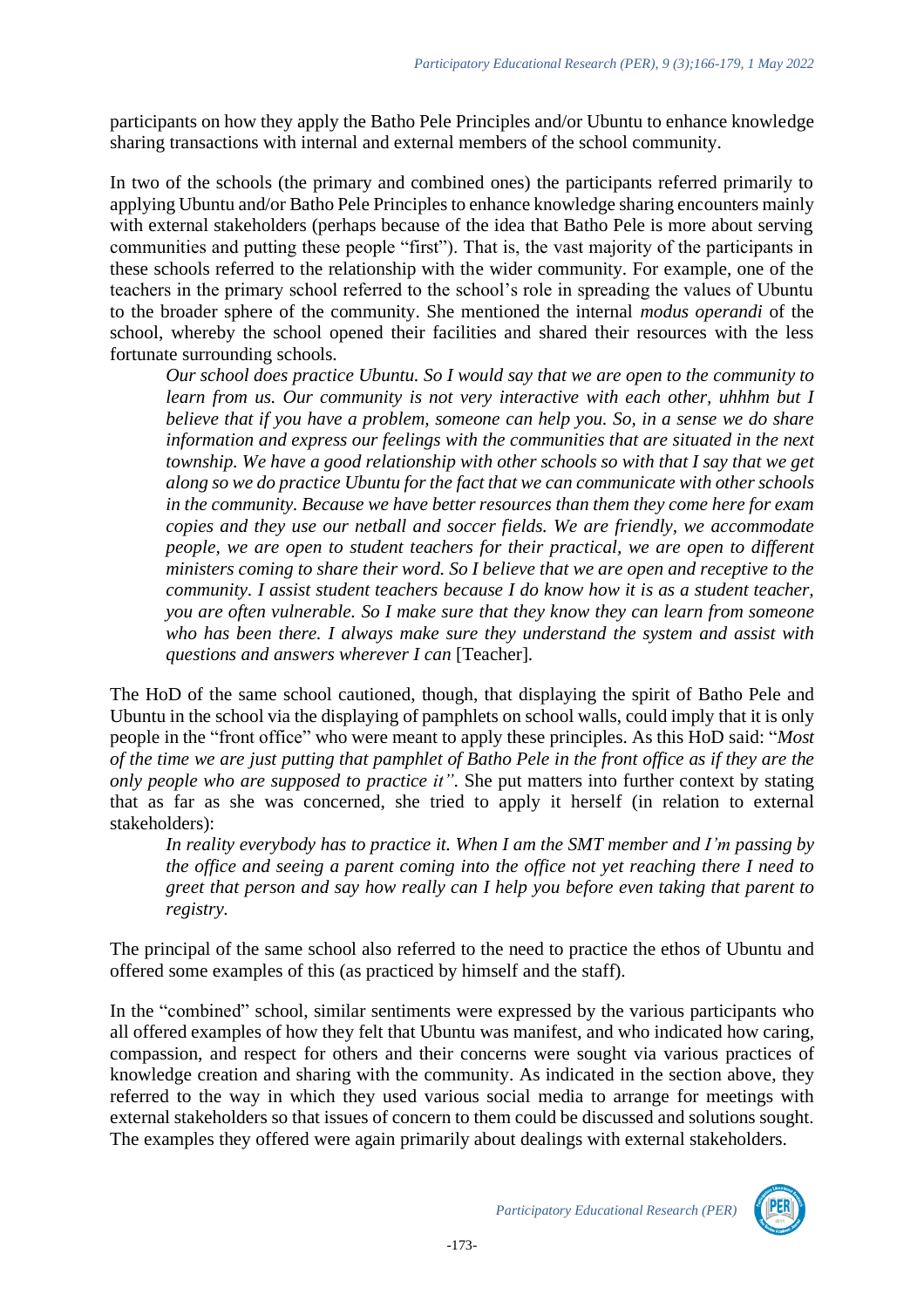But what was significant in the study is that in the (secondary) school where the leader selfdefined himself during the interview as democratically inclined is that this seemed to permeate the view of knowledge sharing amongst the *internal* stakeholders too. During the interview the principal emphasized the importance of approachability and the development of a climate where staff felt that they could have forums to raise and discuss issues of concern in their daily practices to together seek satisfactory solutions (in the spirit of Ubuntu-type collaboration). The teachers who were interviewed in this school indicated that they appreciated the leadership approach of the principal and they confirmed that the collaborative spirit that he encouraged permeated the staff's dealings with and between *internal* stakeholders (amongst themselves and indeed with the learners). The teachers in that school felt that there was room for indeed creating and sharing knowledge as a collective knowing effort; and they also expressed that this extended to their way of dealing with the learners, such that according to them, learners too recognized that the teachers were approachable and open to discuss issues of concern.

In the other two schools on the other hand, the principals (when probed about their preferred leadership style) did not use terms that implied that they considered themselves as democratic leaders. For example, in the primary school the principal admitted that there was a "top-down" form of communication, albeit that he felt that this is not problematic as the "information" gets to where it is supposed to go. He commented:

*Communication is good at our school and we sit and discuss things a staff and together we come make decisions. The organizational structure although we use top down approach but it does not bother us because information gets to where it is supposed to go. Yes, we do argue sometimes, eventually we set our differences aside.*

When Nkambule moved to discussing the channels of communication with the teachers of the school, they expressed that issues of concern were getting "lost in the hierarchy" and furthermore teachers' inputs in decision-making seemed not to be considered by the SMT. They thus did not appreciate the top-down channels of communication and they contradicted the gist of the principal's narrations.

In the combined school likewise the principal had a more rosy picture than the teachers of how knowledge creation and sharing was operative. The principal in that school asserted:

*I cannot say our communication is perfect but it works for us. I have competent HoDs who always inform teachers about everything that needs to happen in the school. In meetings we brief them on everything they need to know. I see that they [SMT members]* get along as a team, which is the reason we are one of the best schools in the area. To *prove this, eighty percent of my staff have been here for more than ten years. If they were unhappy with the school culture, I think they would have left one by one a very long time ago.*

He felt that because the teachers had not changed schools, this was an indication that they were sufficiently satisfied with the functioning of the communication channels and the "school culture". Again this was not confirmed by the teachers who were interviewed, who felt that the communications did not reach desirable levels either in their communications "upwards" or in the formation of learning communities amongst the teachers.

In short, it emerged in two of the three schools (the primary and the combined school) that the higher levels of staff, i.e. HoDs and principals, were less concerned about sustaining Ubuntu in their internal dealings with other levels of staff. As a consequence, the principles of Ubuntu (which we indicated earlier can be compared with *ba*-type orientations) were applied

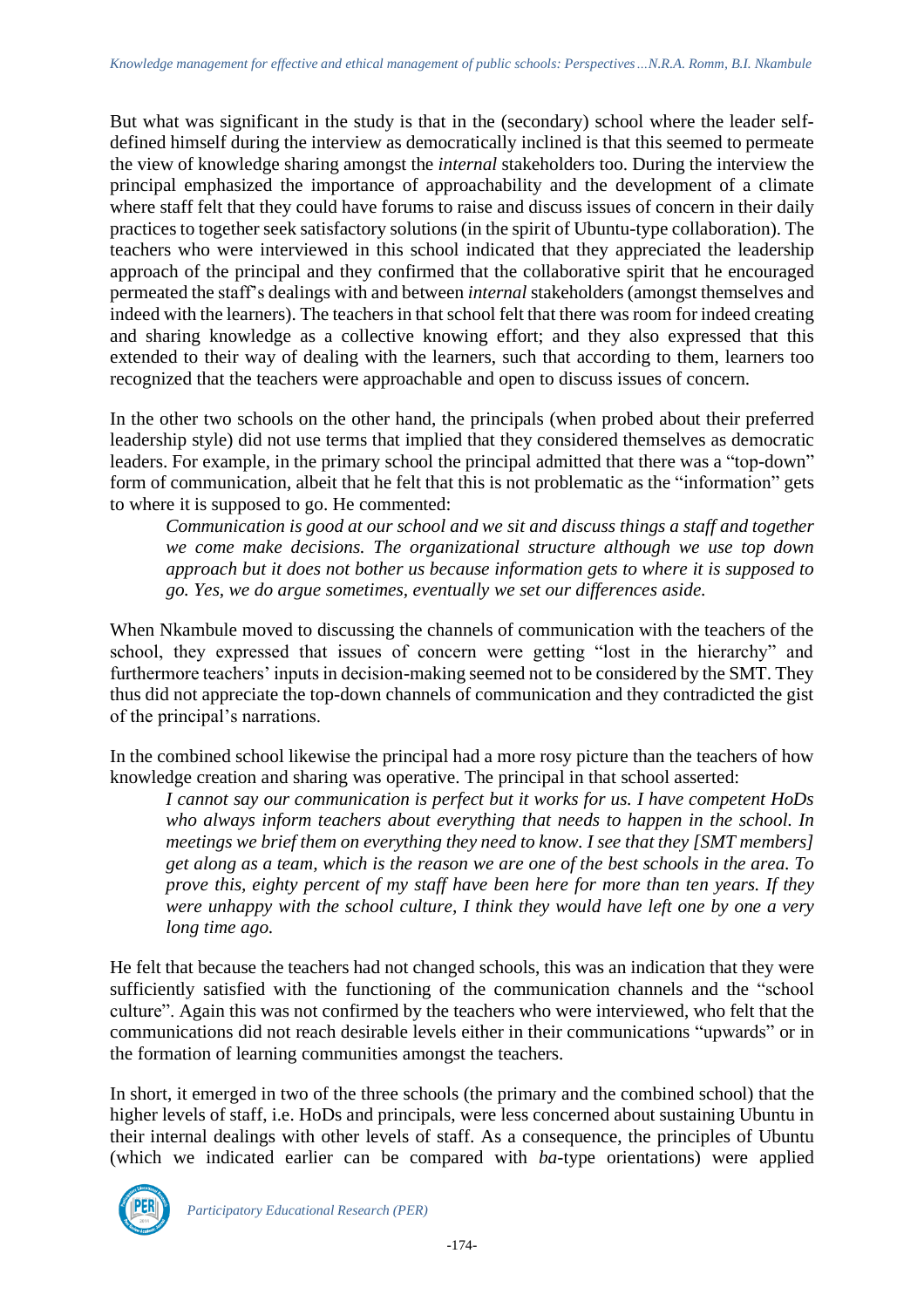selectively, in that these principles were operative more in the dealings with external stakeholders. In all the schools, the participants all expressed that they were aware of the role of the school in trying to uplift the community – and from their various expressions during the interviews it was apparent that Ubuntu principles of listening to concerns of parents and the wider community (including Educational Department officials) and seeking solutions for a "common cause" of community upliftment were sought. From the participants' various accounts Nkambule drew out several nouns (humanness, sympathy, openness, care, love and service, friendliness, approachability, partnership, courteousness, cheerfulness and attentiveness) which they mentioned to depict how they applied Ubuntu to facilitate knowledgesharing transactions. Another issue that came to the fore pertains to schools' awareness of their co-responsibilities with the community in reducing social disparities through transferring their knowledge for the greater benefit of surrounding communities. This was highlighted by some participants who mentioned how their respective schools would give guidance on how members of the communities can apply for social grants, handle domestic violence issues, and complete official documents.

### *Insights Regarding Issues of Leadership*

One of the questions that Nkambule posed to principals from the various schools concerned their leadership style. He asked them to reflect upon this by asking: "How would you characterize your leadership style when dealing with KM application?" He also asked all the participants (including HoDs, teachers and administrators) to comment on whether they believe that "the organizational culture or environment enables Knowledge Management application to thrive". This was an opening for them to comment on the relations between the different levels of staff.

From the discussion in the section above, it is apparent that during the interviews with participants, the teachers from the primary and combined schools posited that they felt that the "collective spirit" associated with Ubuntu fizzled out whenever the superior staff (such as HoDs and principals) undermined their ideas/knowledge in matters relating to the development of the schools. The overriding concern expressed by teachers in these two schools was what they considered to be the one-way communication and ineffective leadership on the part of the school management teams (SMTs), where ineffectiveness was considered by the teachers as failing to institute two-way communication as a means of examining and solving issues to be addressed.

By contrast, in the secondary school, the leader self-defined himself as democratically inclined, and the leadership appeared to be distributed (Naicker & Mestry, 2011, 2013; Williams, 2011). As Naicker and Mestry put it, distributed leadership becomes practiced as a "collective phenomenon" (2013, p. 2). In the school arguably characterized by this leadership style, KM application was remarked by all the interviewees to be systematically facilitated through mutual respect, collective engagements and high motivation levels, leading to both efficient and effective KM operations. Two-way communication ensured that there was no culture of "mistrust, frustration, confusion and rivalry" (to use the terminology of Nyembe-Kganye, 2005; and Rasebotsa, 2017) among all levels of staff in this school – that is, the secondary school.

The comparison of the three schools enables us to (abductively) comment on the role that leadership might play in impacting on the systematization of KM. We can extrapolate that the rigidity of the top-down approach (which is often synonymous with public sector organizations) can and should be (re)configured by public organizations such that it incorporates bottom-up

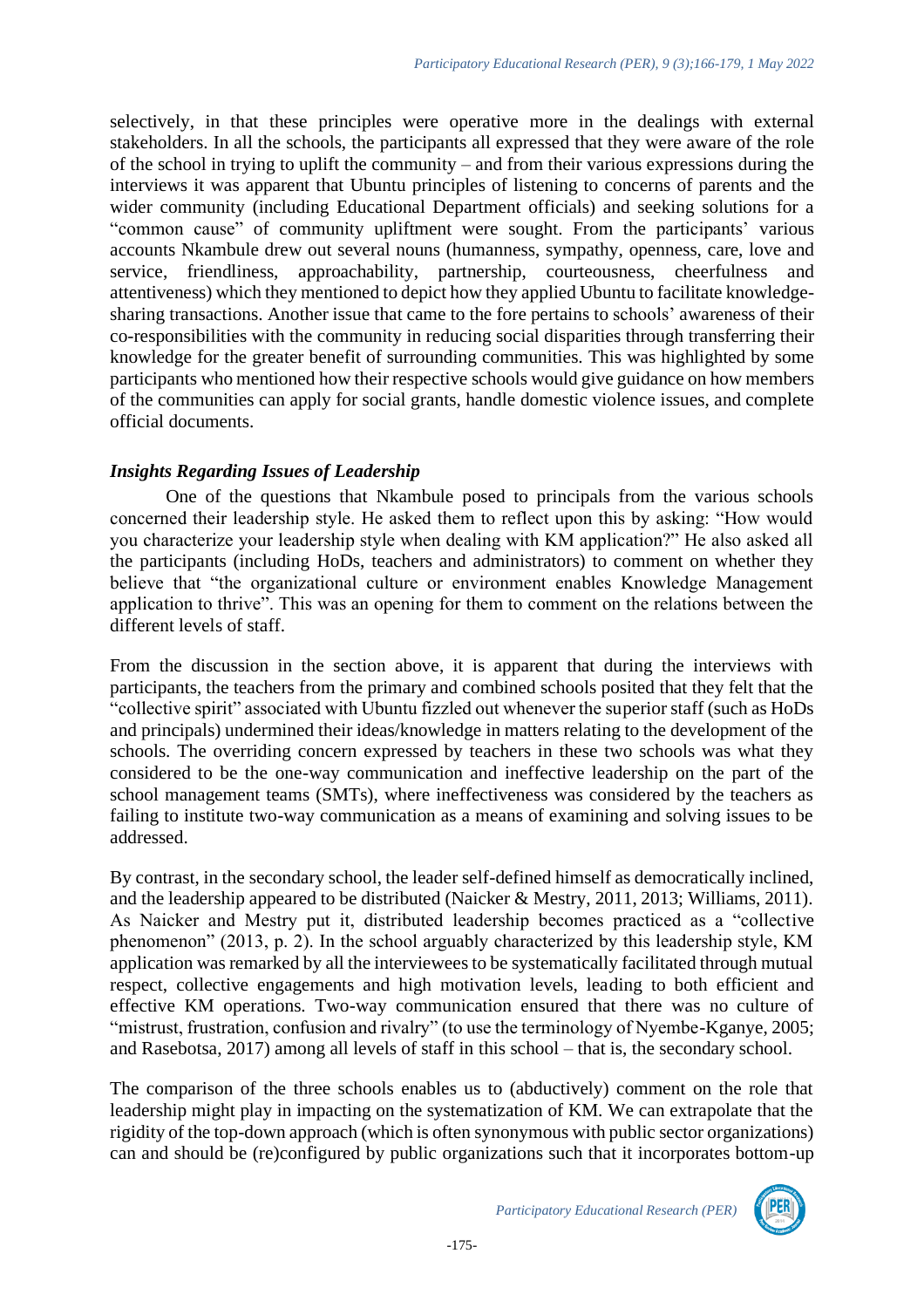initiatives, so as to allow bottom layers of staff to also play a participatory role. The study reverberates with Okeke and Okeke's (2016, p. 19) consideration of KM being "a set of processes that deals with collective understanding of optimizing knowledge activities … which are relevant in their knowledge economy, as such, enhances their construction and use of knowledge".

### **Conclusion**

In this article we considered the contours of effective and ethical KM with reference to a multiple case study involving three public schools in South Africa. We compared the Japanese concept of *ba* as a basis for practicing KM (following the work of Nonaka and colleagues) with the African concept of *Ubuntu*. We pointed to (reported) instances in the schools that were studied of their incorporating Ubuntu into the schools' processes of KM. This was especially in relation to dealings with *external* stakeholders, so that KM became practiced in accord with community concerns. We indicated how in the development of sharedness (relationality or relational accountability) in external dealings with stakeholders, the instantiation of the African concept of *Ubuntu* could be regarded as having been at play to some extent in all the schools. And in the school where participants experienced the principal (and the principal self-named himself) as democratically inclined, it was manifested in the various participants' accounts of their dealings with one another and even with their learners.

We suggested, therefore, that leadership practices, such as operating in terms of a more democratic or distributive style of leadership, can be seen as playing a role in whether Ubuntu becomes practiced in the communications between *internal* stakeholders so that effective and ethical knowledge-creation for the benefit of learners can become better instituted. Legislators could use this study as the basis upon which to benchmark KM best practices, particularly in the public schooling arena and other public agencies. The study also has implications for future research, in terms of which prospective researchers can further investigate the practice of distributive leadership in facilitating knowledge sharing behavior among teachers, HODs, administrative clerks and principals in the school ecology.

# **References**

- Addleson, M. (2013). Will the real story of collaboration please stand up so we can see it properly. *Knowledge Management Research & Practice*, 11(1): 32-40.
- Anney, V. N. (2014). Ensuring the quality of the findings of qualitative research: Looking at trustworthiness criteria. *Journal of Emerging Trends in Educational Research and Policy Studies* (JETERAPS), 5(2): 272-281.
- Bendassolli, P. F. (2013, January). Theory building in qualitative research: Reconsidering the problem of induction. *Forum Qualitative Sozialforschung/Forum: Qualitative Social Research*, 14(1).
- Bratianu, C. (2012). A critical analysis of Nonaka's model of knowledge dynamics. *Electronic Journal of Knowledge Management*, 8(2): 193-200.
- Brewer, P. & Venaik, S. (2011). Individualism-Collectivism in Hofstede and GLOBE*. Journal of International Business Studies*, 42(3): 436-445.
- Chilisa, B. (2009). Indigenous African-centred ethics: Contesting and complementing dominant models. In D. M. Mertens & P E. Ginsberg (Eds.), *The handbook of social research ethics* (pp. 407–426). London: Sage.

Chilisa, B. (2020). *Indigenous research methodologies* (2nd ed.) London: Sage.

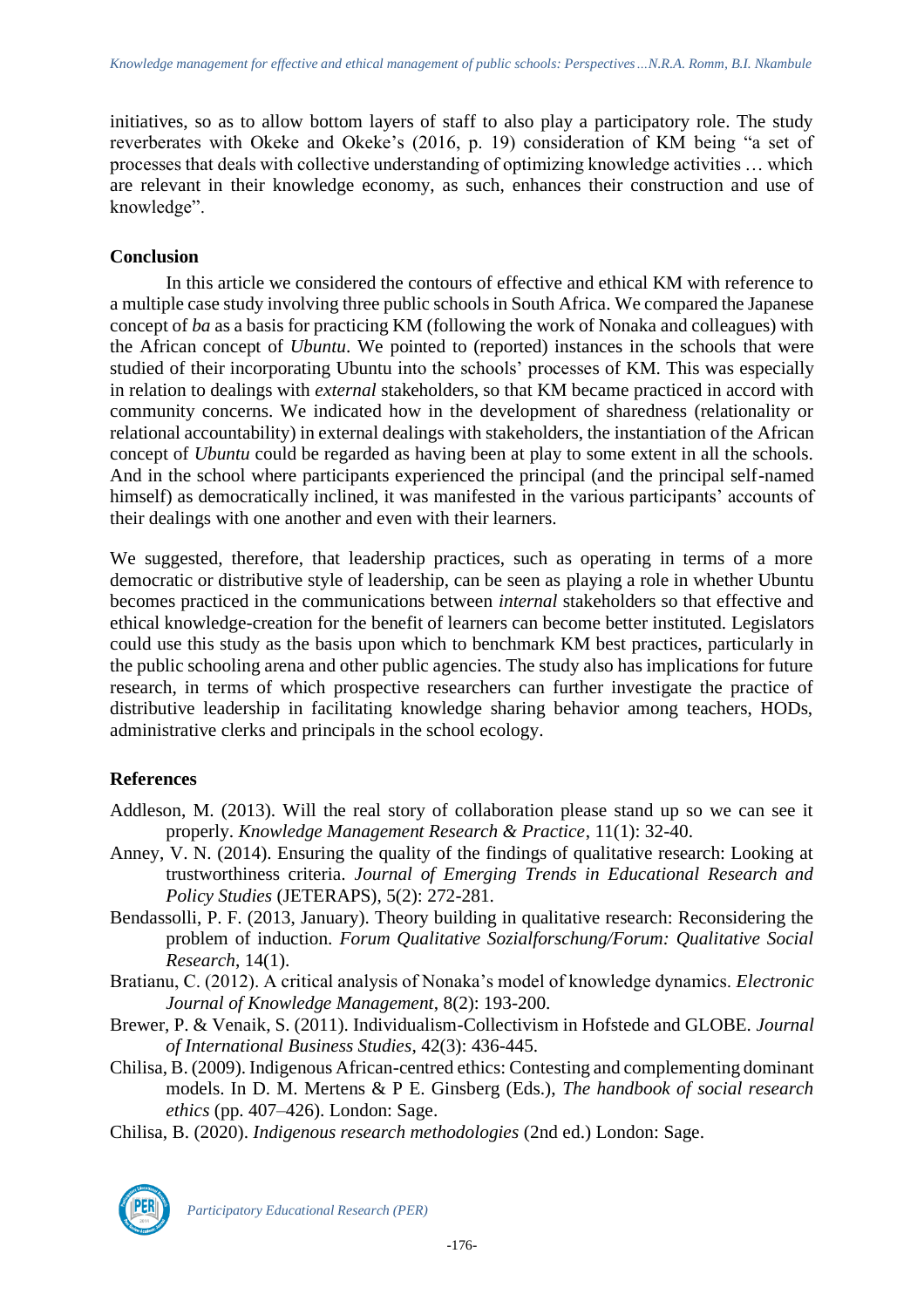- Chowdhury, I. A. (2015). Issue of quality in a qualitative research: An overview. *Innovative Issues and Approaches in Social Sciences*, 8(1): 142-162.
- Crawford, R. J. (1998). Reinterpreting the Japanese economic miracle. *Harvard Business Review*, 76(1): 178-183.
- Creswell, J. W., & Poth, C. N. (2018). *Qualitative inquiry and research design* (4th ed.). London: Sage.
- De Angelis, C.T. (2013). Models of governance and the importance of KM for public administration. *Journal of Knowledge Management Practice*, 14(2): 1-18.
- Drucker, P. F. (1971). What we can learn from Japanese management. *Harvard Business Review* (March 1971). [https://hbr.org/1971/03/what-we-can-learn-from-japanese](https://hbr.org/1971/03/what-we-can-learn-from-japanese-management)[management.](https://hbr.org/1971/03/what-we-can-learn-from-japanese-management)
- Drucker, P. F. (2002). *The effective executive: The definitive guide to getting the right things done*. New York: Harper Collins.
- Drucker, P. F. (2004). What makes an effective executive? *Harvard Business Review* (June 2004) [https://hbr.org/2004/06/what-makes-an-effective-executive.](https://hbr.org/2004/06/what-makes-an-effective-executive)
- Flyvbjerg, B. (2006). Five misunderstandings about case study research. *Qualitative Inquiry*, 12(2): 219–245.
- Gergen, M. M. (2020). Practices of inquiry: Invitation to innovation. In S. McNamee, M. M. Gergen, C. Camargo-Borges & E.F. Rasera (Eds.), *The Sage handbook of social constructionist practice* (pp. 17-23). London: Sage.
- Harrison, J. S., Freeman, R. E., & Abreu, M. C. S. D. (2015). Stakeholder theory as an ethical approach to effective management: Applying the theory to multiple contexts. *Revista brasileira de gestão de negócios*, 17(55): 858-869.
- Hofstede, G. (1984). *Culture's consequences: International differences in work-related values*. London: Sage.
- Hofstede, G., Hofstede, G. J., & Minkov, M. (2010). *Cultures and organizations: Software of the mind*. New York: McGraw-Hill.
- Huff, C. (2012). What does knowledge have to do with ethics? In G. J. M. Da Costa (Ed.), *Organizational learning and knowledge: Concepts, methodologies, tools and applications* (pp. 2604-2613). Hershey: IGI Global.
- Kalema, B. M. M., Motsi, L., & Motjolopane, I. M. (2016). Utilizing IT to enhance knowledge sharing for school educators in developing countries. *The Electronic Journal of Information Systems in Developing Countries*, 73(8):1-22.
- Kohn, L., & Christiaens, W. (2018). Inductive versus deductive approaches to research process. *KCE Process Book.* Accessed 1 November 2021 at: [https://processbook.kce.fgov.be/.](https://processbook.kce.fgov.be/)
- Letseka, M. (2012). In defence of Ubuntu. *Studies in Philosophy and Education*, 31(1): 47-60.
- Lincoln, Y. S., & Guba, E. G. (2013). *The constructivist cred*o. Walnut Creek, CA: Left Coast Press.
- Mangena, F. (2012). Towards a Hunhu/Ubuntu dialogical moral theory. *Phronimon,* 13(2):1-7.
- Maqutu, T. M. (2018). *African philosophy and Ubuntu: Concepts lost in translation*. Master's dissertation in Department of Jurisprudence in the Faculty of Law, University of Pretoria.
- Mkabela, Q. (2005). Using the Afrocentric method in researching indigenous African culture. *Qualitative Report*, 10(1): 178-189.
- Moloi, K. C. (2010). How can schools build learning organizations in difficult education contexts? *South African Journal of Education*, 30(4): 621-633.
- Murata, K. (2012). Knowledge creation and sharing in Japanese organizations: A socio-cultural perspective on *ba*. In G. J. M. Da Costa (Ed.), *Organizational learning and knowledge: concepts, methodologies, tools and applications* (pp. 1528-1543). Hershey: IGI Global.

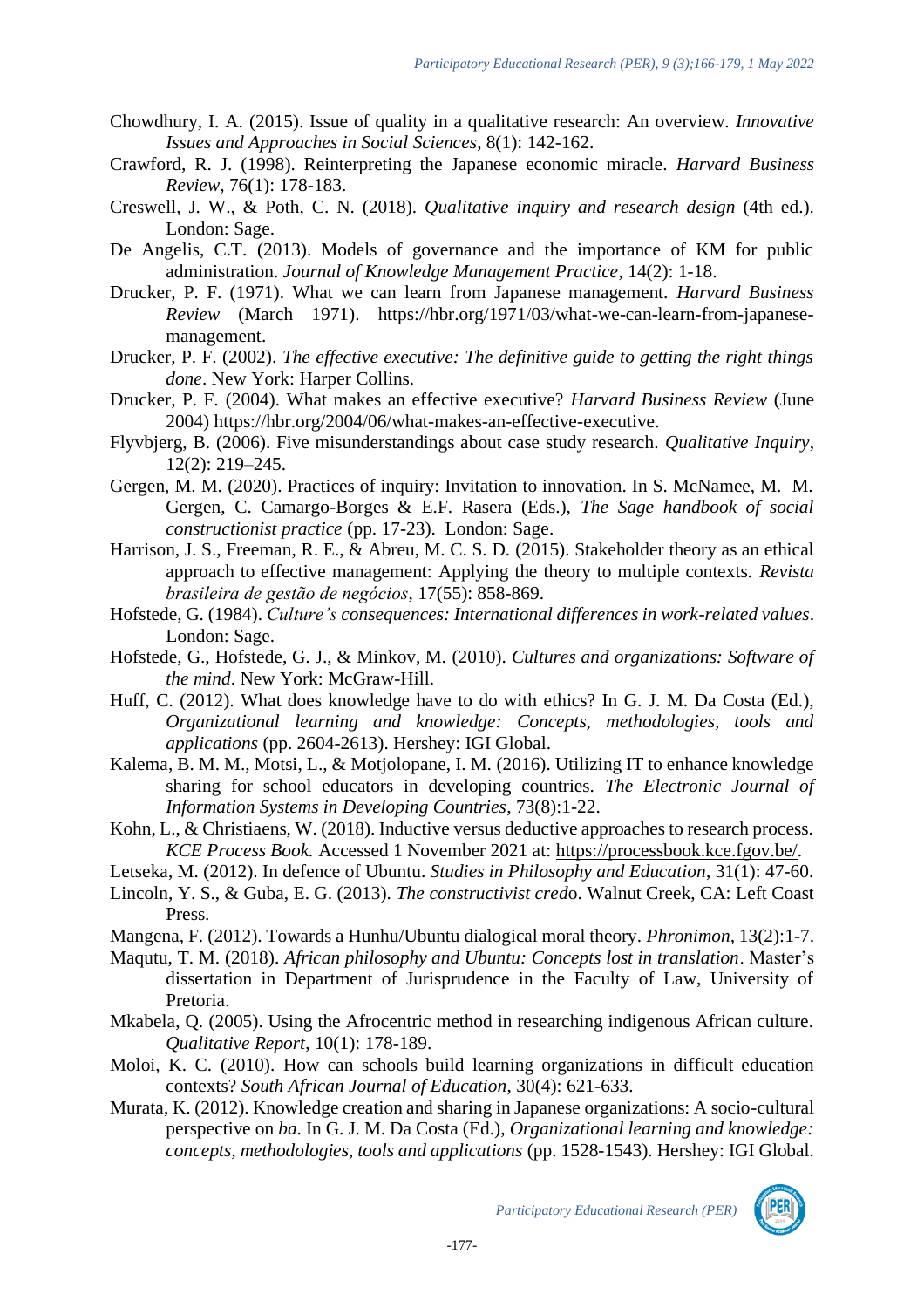- Naicker, S. R., & Mestry, R. (2011). Distributive leadership in public schools: Experiences and perceptions of teachers in the Soweto region. *Perspectives in Education*, 29(4): 99-108.
- Naicker, S. R., & Mestry, R. (2013). Teachers' reflections on distributive leadership in public primary schools in Soweto. *South African Journal of Education*, 33(2).
- Ndimande, B. S. (2018). Unraveling the neocolonial epistemologies: Decolonizing research toward transformative literacy. *Journal of Literacy Research*, 50(3): 383–390.
- Nkambule, B. I. (2020). *Knowledge Management application in township schools: A case study of Emalahleni Circuit 1, 2 and 3*. Doctoral thesis, Pretoria: University of South Africa.
- Nonaka, I. (1994). A dynamic theory of organizational knowledge creation. *Organization Science*, 5 (1):14–37.
- Nonaka, I., Byosiere, P., Borucki, C. C., & Konno, N. (1994). Organizational knowledge creation theory: A first comprehensive test. *International Business Review*, 3(4): 337- 351.
- Nonaka I & Takeuchi H (1995). *The knowledge creating company: How Japanese companies create the dynamics of innovation.* New York: Oxford University Press.
- Nonaka, I., & Konno, N. (1998). The concept of "Ba": Building a foundation for knowledge creation. *California Management Review*, 40(3): 40-54.
- Nonaka, I., Toyama, R., & Konno, N. (2000). SECI, *Ba* and leadership: A unified model of dynamic knowledge creation. *Long Range Planning*, 33: 5-34.
- Nonaka, I., & Toyama, R. (2003). The knowledge-creation theory revisited: Knowledge creation as a synthesizing process. *Knowledge Management Research and Practice*,  $1(2)$ : 2-10.
- Nyembe-Kganye, P. (2005). *The chief superintendent of education management as a communication link between the districts and circuits of the Ethekwini region of the KwaZulu- Natal Department of Education and Culture*. Doctoral Thesis, University of Zululand, KwaDlangezwa.
- Okeke, V. O., & Okeke, O. J. P. (2016). Advancing the Igbo language using elements of knowledge management: The role of academics in South Eastern Nigerian Universities. *International Journal of African Society Cultures and Traditions*, 4(4): 13-26.
- Onwuegbuzie, A. J., & Leech, N. L. (2007). Sampling designs in qualitative research: Making the sampling process more public. *The Qualitative Report*, 12(2): 238-254.
- Perez-Soltero, A., Salcido-Flores, R., Ochoa-Hernandez, J. L., Barcelo-Valenzuela, M., Sanchez-Schmitz, G., & Lopez-Muñoz, M. E. (2019). A methodological proposal to Manage Knowledge in the Organization of School Events. *IUP Journal of Knowledge Management,* 17(3): 19-43.
- Public Service Commission (PSC) (2000). *Survey with compliance with the Batho Pele policy*. Retrieved on 14 May 2019 from[<http://www.psc.gov.za/docs/reports/](http://www.psc.gov.za/docs/reports/) 2000/survey/intro.pdf: 1-120>.
- Quan-Baffour, K. P., & Romm, N. R. A. (2015). Ubuntu-inspired training of adult literacy teachers as a route to generating "community" enterprises. *Journal of Literacy Research*, *46*(4): 455-474.
- Rasebotsa, D. (2017). *How curriculum advisors and school management teams* communicate *curriculum changes in schools*. Masters Dissertation, Pretoria: University of Pretoria.
- Reichertz, J. (2019). The logic of discovery of grounded theory an updated review. In A. Bryant & K. Charmaz (Eds.), (pp. 214-228). *[The Sage handbook of current](https://methods.sagepub.com/Book/the-sage-handbook-of-grounded-theory-2e)  [developments in grounded theory](https://methods.sagepub.com/Book/the-sage-handbook-of-grounded-theory-2e)*. London: Sage.
- Reiter, B. (2017). *Theory and methodology of exploratory social science research*. University of South Florida Government and International Affairs Faculty Publications.
- Romm, N. R. A. (2017). Researching Indigenous ways of knowing-and-being: Revitalizing relational quality of living. In P. Ngulube (Ed.), *Handbook of research on theoretical*